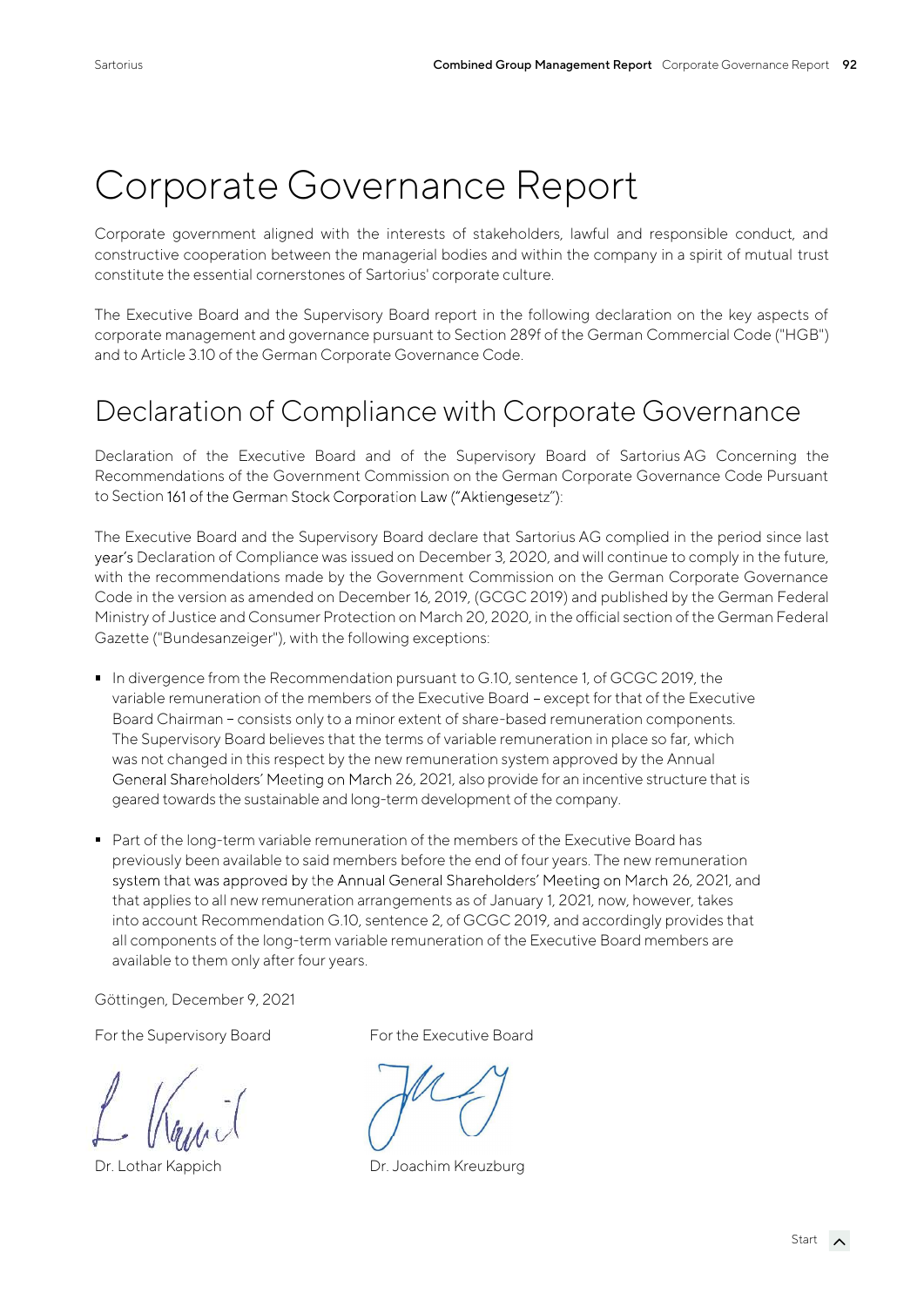### Further Remarks Concerning Corporate Governance

Sartorius AG is a joint stock corporation founded under German law and headquartered in Göttingen, Germany. With the Annual General Shareholders' Meeting, Supervisory Board and Executive Board, it has three corporate managerial bodies whose tasks and powers are essentially derived from the German Stock Corporation Law ("Aktiengesetz", abbreviated in German as "AktG") and the company's Articles of Association.

As owners of the company, the shareholders exercise their rights at its Annual General Shareholders' Meeting, where they decide, in particular, on the appropriation of profits, measures concerning share capital, amendments to the Articles of Association, discharge of the Supervisory Board and the Executive Board and the appointment of statutory auditors, as well as electing shareholder representatives to the Supervisory Board. The Annual General Shareholders' meeting is held at least once a year within the first eight months of the respective fiscal year.

In managing the company, the Supervisory Board and the Executive Board perform their tasks in a dual management system, each with separate duties and powers.

The Supervisory Board appoints members to the Executive Board, determines their remuneration and monitors and advises the Executive Board in its management of the company. The Supervisory Board is not authorized to take any operational management measures for the business.

The Executive Board is responsible for independently managing the company. In particular, it defines corporate strategy, coordinates and agrees on this approach with the Supervisory Board and implements such corporate strategy. In line with established reporting obligations, the Executive Board regularly informs the Supervisory Board promptly and comprehensively, and requests the latter's approval for certain key business transactions.

# Composition and Operating Mode of the Supervisory Board and Its Committees

The Supervisory Board has an equal number of shareholder representatives and employee representatives: six shareowner representatives elected by the Annual General Shareholders' Meeting and six employee representatives elected according to the German Codetermination Law ("Mitbestimmungsgesetz"). Details on the members of the Supervisory Board and its committees are provided on pages 234 to 236.

The Supervisory Board Chairman coordinates the work within this board and convokes and conducts Supervisory Board meetings. Furthermore, he is the first individual for the Executive Board to contact and externally represents the matters of the Supervisory Board.

The Supervisory Board holds at least two meetings every six months. This board has established four committees: the Executive Task Committee, the Audit Committee, the Conciliation Committee and the Nomination Committee. The Executive Task Committee, Audit Committee and Conciliation Committee each have four members, consisting of an equal number of shareholder representatives and employee representatives (for the Executive Task Committee and the Conciliation Committee named here: Dr. Lothar Kappich (Chairman of both committees), Dr. Klaus Rüdiger Trützschler (professor), Ms. Annette Becker, and Mr. Manfred Zaffke, as well as for the Audit Committee Dr. Klaus Rüdiger Trützschler (Chairman), Dr. Lothar Kappich, Dietmar Müller and Manfred Zaffke); the Nomination Committee is composed of three shareholder representatives (Dr. Lothar Kappich, Dr. Daniela Favoccia and Dr. Klaus Rüdiger Trützschler, professor). The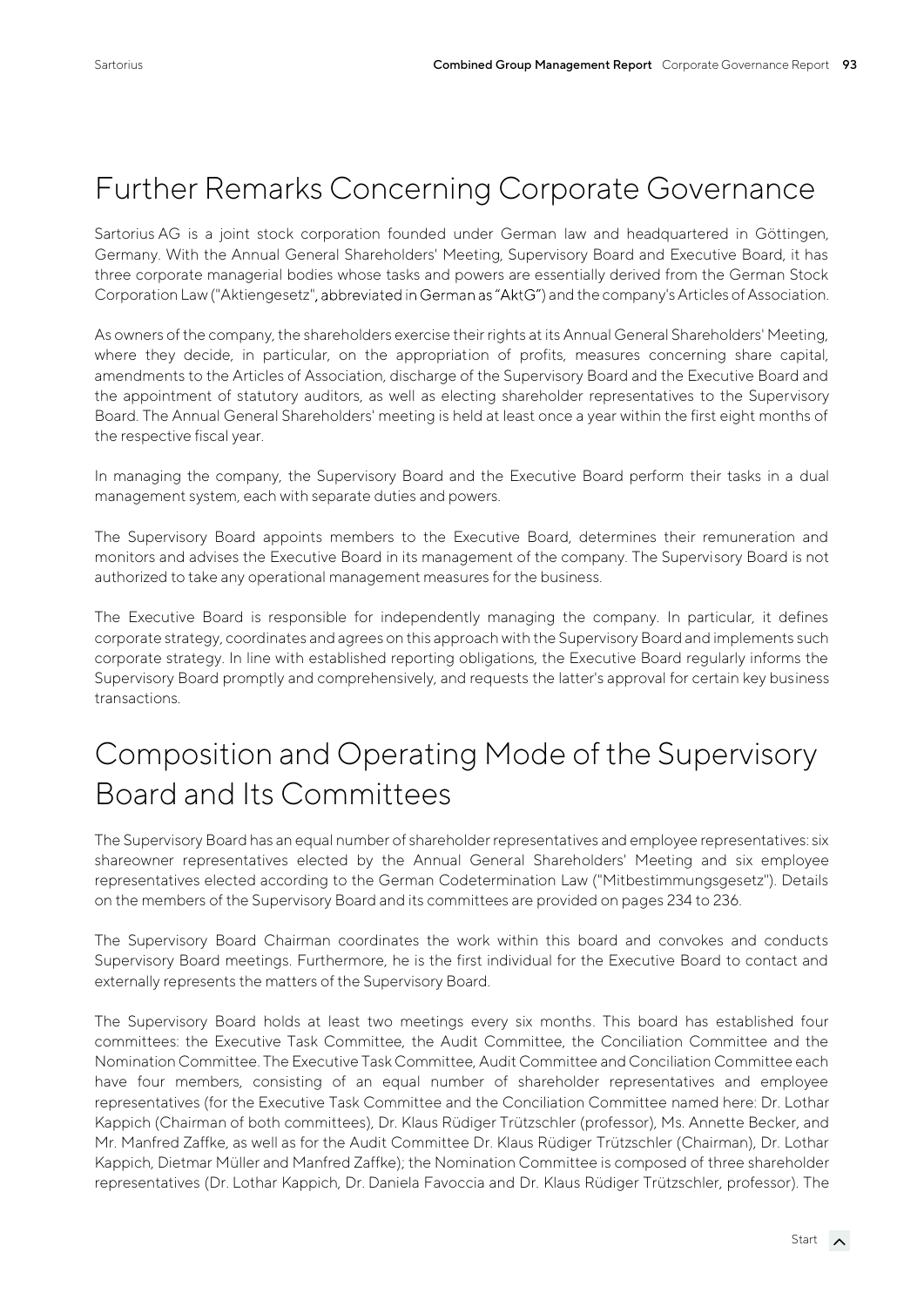Executive Task Committee and Audit Committee hold regular meetings; the Conciliation Committee and the Nomination Committee meet only as necessary.

The Executive Task Committee carries out preparatory work for resolutions and issues to be addressed in the meetings of the Supervisory Board. It also oversees the preparations for appointments, including the remuneration and employment contract conditions of members of the Executive Board. The Audit Committee supports the Supervisory Board in performing its supervisory function. The Chairman of the Audit Committee is an independent member of the Supervisory Board and has detailed knowledge and extensive experience in the application of accounting standards and internal control systems from his own professional practice. The Conciliation Committee meets if the majority required in connection with the appointment of members to the bodies authorized to represent the company for legal purposes is not reached. The Nomination Committee comprises representatives of the shareholders only. Its function is to propose suitable candidates to the Supervisory Board for the latter's election proposals submitted to the Annual Shareholders' Meeting. More information on the individual meetings held in the reporting year by the Supervisory Board and its committees is given in the Report of the Supervisory Board on pages 12 to 16.

The Supervisory Board carries out an assessment annually to determine how effectively the board as a whole and its committees fulfill their tasks. In the reporting year, this self-assessment was completed with external support on the basis of interviews with Supervisory Board members, Executive Board members, the independent auditors appointed, and the secretary of the Supervisory Board. The results of these interviews were presented in anonymized form in September 2021 and discussed within the Supervisory Board.

#### Appointment Objectives for the Supervisory Board; Diversity Policy and Competence Profile

Members of the Supervisory Board of Sartorius AG are to be appointed such that they, on the whole, have the knowledge, skills and experience that are necessary to perform the board's duties properly.

For this purpose and based on the recommendations of the German Corporate Governance Code, the Supervisory Board decided on the following appointment objectives:

- **Independence: The Supervisory Board should contain at least four members on the shareholder** side.
- Age limit: A fundamental age limit of 70 applies to members of the Supervisory Board at the time they are elected. The age limit may be waived in individual cases, provided there are no reservations about the suitability of the persons proposed and their election is expedient to the interests of the company in spite of the age limit being exceeded.
- **Maximum number of mandates / time resources: A Supervisory Board member who is not a** member of the management board of a listed company are not to hold more than five Supervisory Board positions at external listed companies or perform comparable functions; in this regard, the chairmanship of a Supervisory Board counts twice. A Supervisory Board member who is a member of the management board of a listed company must not hold more than two Supervisory Board positions at external listed companies or perform comparable functions, and must not chair the Supervisory Board at an external listed company. Regardless of other mandates held, care must be taken that every member has enough time to fulfill his or her mandate in the Supervisory Board of Sartorius AG.
- Former members of the Executive Board: No more than two former members of the Sartorius Executive Board are to serve simultaneously on the Supervisory Board.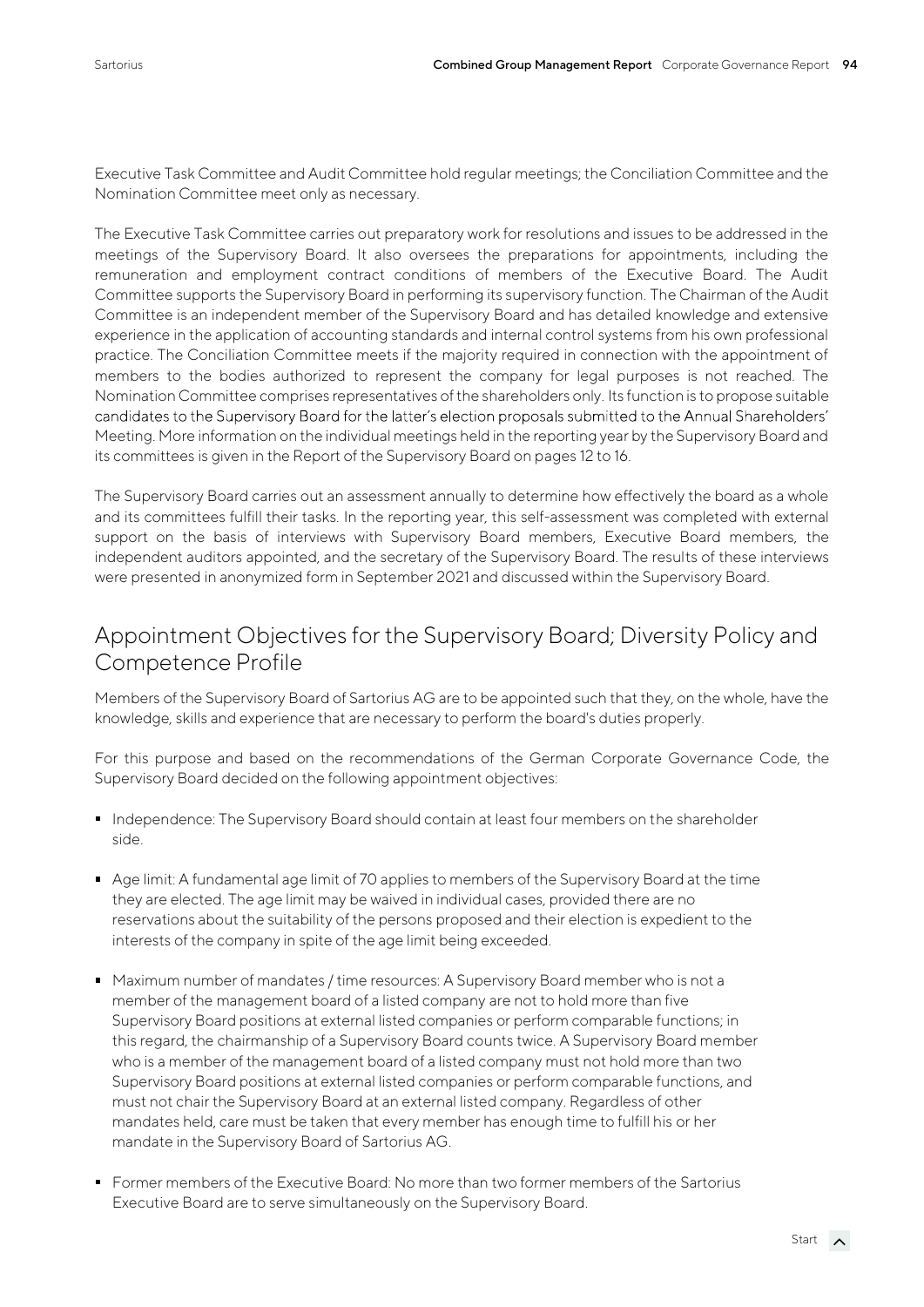**Function at competitor companies: Members of the Supervisory Board should not hold any** board function or consulting mandate at companies that are important competitors of Sartorius AG, and should not be in a personal relationship to an important competitor.

In addition, the Supervisory Board has defined a competence profile for itself. It also covers aspects such as diversity, with regard, for example, to professional background and international experience. In view of achieving an appropriate gender balance, the legal quotas of at least 30% women and at least 30% men apply to the Sartorius Supervisory Board. The shareholder representatives and the employee representatives decided to fulfill these legal targets separately.

- In its election proposals for membership, the Supervisory Board is required to consider whether candidates have international experience or an international background within the scope of its current members.
- The Supervisory Board must have members with expertise in one or several of the international markets relevant for Sartorius.
- Members of the Supervisory Board need to bring in knowledge of technologies and products relevant to the Group, as well as of digitalization, and experience in research and development, particularly in the biopharmaceutical industry.
- The Supervisory Board must have members who have expertise in setting up and developing innovative business models, as well as knowledge of corporate strategies.
- Members of the Supervisory Board need to have in-depth knowledge of financial business processes and competences in financial controlling and risk management; at least one member of the Supervisory Board must have expert knowledge of accounting and at least one further member of the Supervisory Board expert knowledge of auditing (Section 100, Subsection 5, of AktG).
- **Members of the Supervisory Board must have expertise in law, corporate governance and** compliance.
- The Supervisory Board needs to have in-depth knowledge and a thorough background in issues concerning human resources.

According to the Supervisory Board's self-assessment, the members on its board meet the diversity and competency requirements. In addition, the board meets the appointment objectives described above.

In the opinion of the shareholder representatives on the Supervisory Board, Prof. David Ebsworth, Ph.D., Dr. Daniela Favoccia, Ilke Hildegard Panzer, Dr. Thomas Scheper, professor, and Dr. Klaus Rüdiger Trützschler, professor, are independent members of the Supervisory Board. As the executor for the community of heirs of Horst Sartorius, Dr. Lothar Kappich is to be regarded as dependent upon the controlling shareholder. However, despite the fact that Dr. Kappich has served on the Supervisory Board since April 2007 and has thus been a member for more than 12 years, the shareholders on the Supervisory Board regard him as independent of the company and its Executive Board. Thus, a Supervisory Board membership of many years alone would not constitute the grounds for the existence of any significant, or not merely temporary, conflict of interest. In particular, the circumstance that Dr. Kappich represents the majority of the voting rights in the company counters the presumption of his dependence on the company and its Executive Board.

With a view to achieving an equal gender balance, the Supervisory Board meets the quota of 30% set for the underrepresented gender. The Supervisory Board includes a total of seven men (around 58%), of whom four

Start  $\lambda$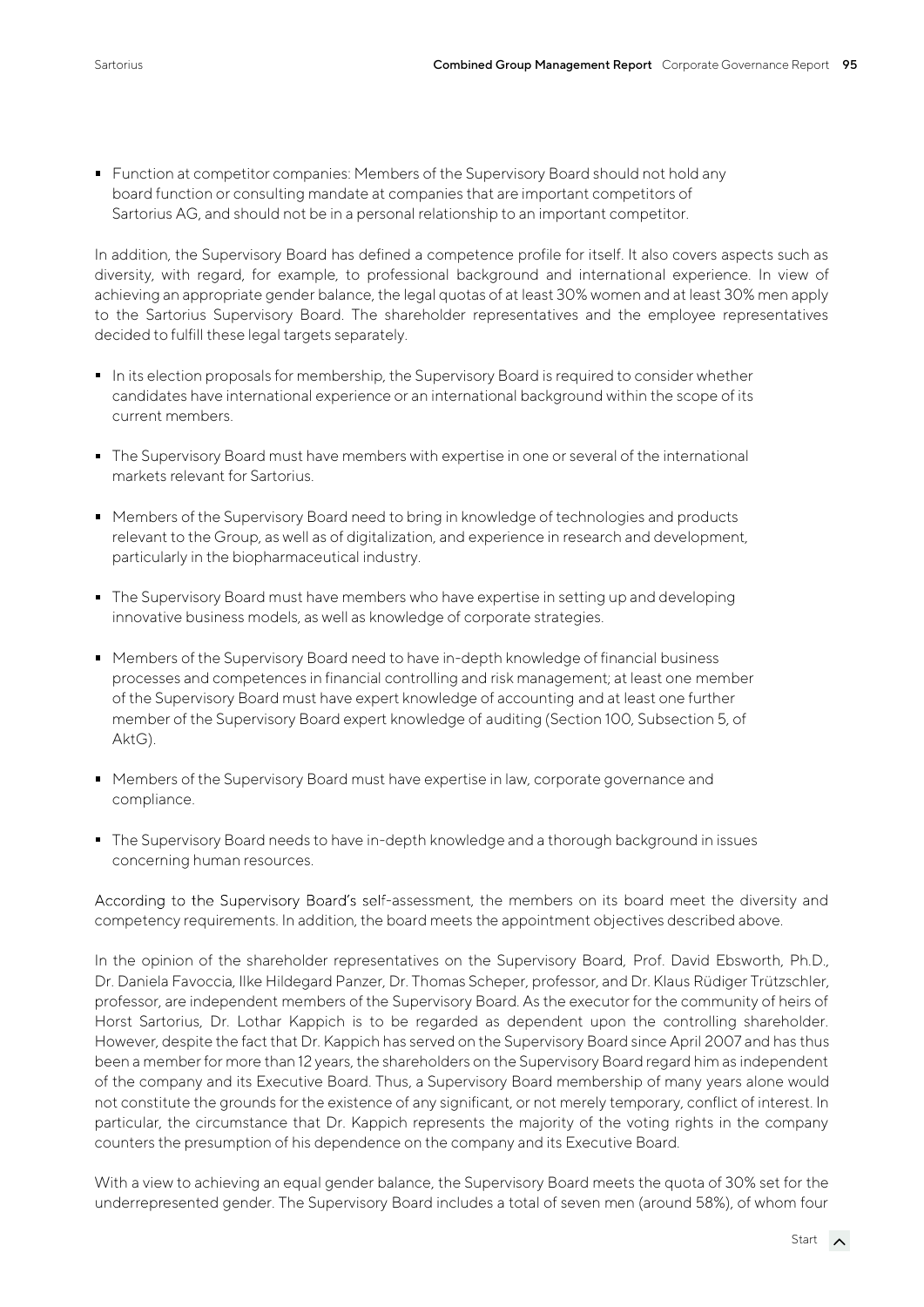are shareholder representatives and three are employee representatives. In addition, five women (around 42%) are members of this board, among them two representatives of the share owners and three representatives of the employees. As a result, the gender quota requirements are met on both sides of Supervisory Board representation and on the full Supervisory Board itself.

To facilitate comparison of the appointment objectives, brief resumés of the Supervisory Board members are available on the Sartorius website.

### Composition and Operating Mode of the Executive Board

The Executive Board of Sartorius AG manages the company under its own responsibility, with the goal of increasing the company's sustainable value. It develops the company's strategy, coordinates it with the Supervisory Board and ensures implementation of this strategy. Beyond that, the rules of procedure for the Executive Board define the legal transactions requiring approval by the Supervisory Board in order for such transactions to be effected. The Executive Board is responsible for compliance with all provisions of the law and the company's internal policies, as well as for appropriate risk management.

Decision-making by the Executive Board is done at its regular meetings, which are convoked and conducted by the Chairman. Other specialists and managers are invited as necessary to provide advice.

The Executive Board members are jointly responsible as a collegiate body for matters of special significance. As for the board's remaining responsibilities, each member independently manages the area assigned to him or her according to the plan for allocation of areas of responsibilities, and is required to notify the Chairman of all material transactions and events.

### Composition of the Executive Board, Diversity and Competency Requirements

In the opinion of the Supervisory Board, the basic qualification criteria for appointments to positions on the Executive Board are professional qualifications for heading each particular area of responsibility, a proven track record in the individual's career path and convincing managerial skills. In addition, the Supervisory Board also considers the aspect of diversity in its appointment decisions. Therefore, the Supervisory Board strives to appoint people with complementary profiles, professional and personal life experiences and in different age brackets to the Executive Board. Moreover, the latter board is required to have broad international experience.

The Supervisory Board deals regularly with succession planning for the Executive Board in its Executive Task Committee and in its plenary sessions. To identify special talent within the company, promising junior staff are invited to make presentations to the Supervisory Board on specific topics.

An Executive Board member must not be older than 65 years of age at the time of his or her appointment. This age limit can be waived in individual cases, provided there are no reservations about the suitability of the person proposed and his or her appointment is expedient to the interests of the company in spite of the age limit being exceeded.

The Supervisory Board had set the goal of appointing at least one woman to the Executive Board by June 30, 2022, in accordance with the legal regulations in force up to this time. In doing so, the Supervisory Board deliberately pointed out that the Executive Board of Sartorius consists of four members and is therefore a relatively small committee for which setting a rigid gender quota can be problematic. Currently, the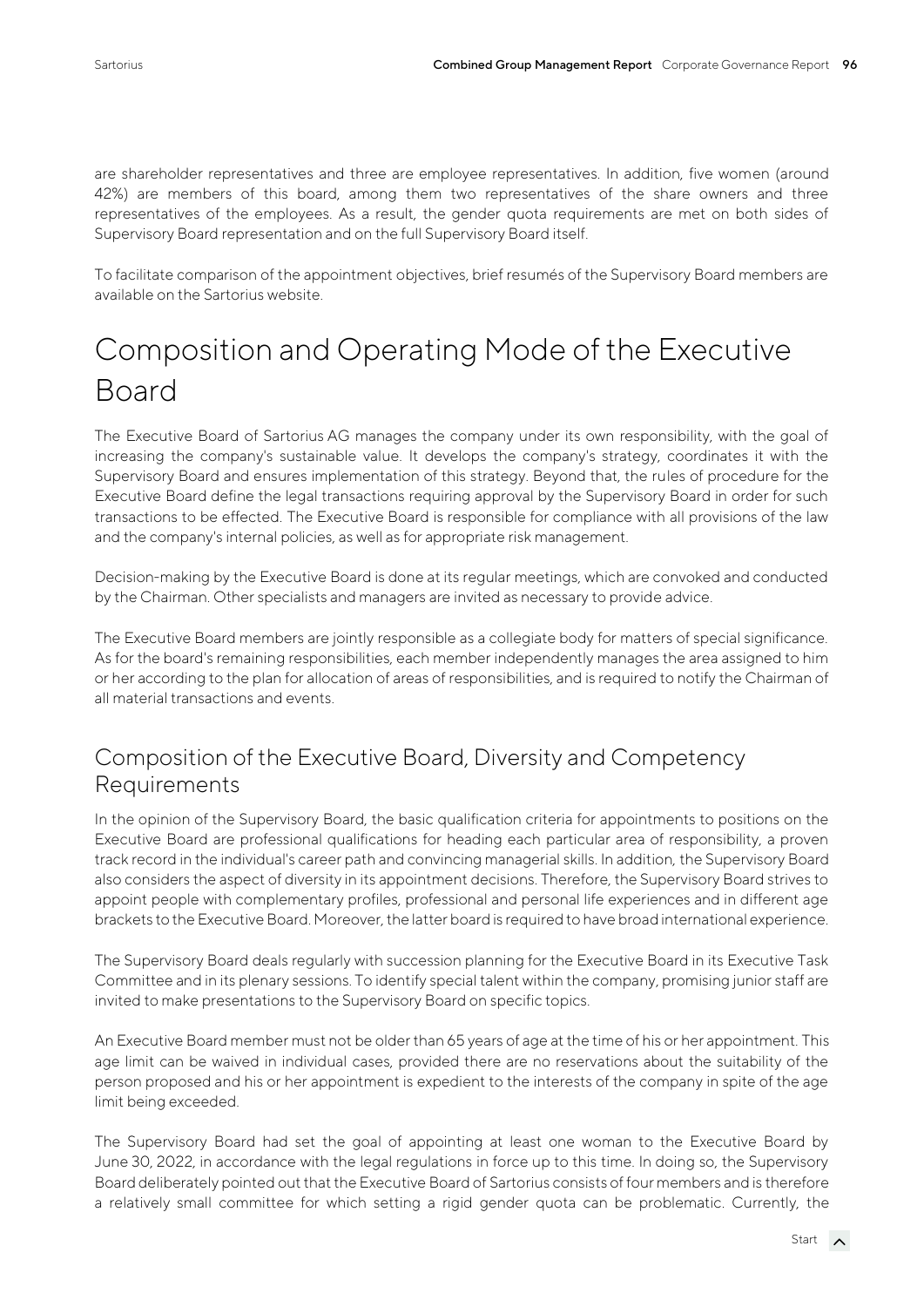Executive Board of Sartorius AG consists of four men and, since January 1, 2019, with the same personnel composition. Upon the next new appointment to the Executive Board, the gender target will be achieved and, as a result, the statutory gender participation requirement will be met, which has meanwhile been resolved and will enter into effect in August 2022.

Regarding the appointment of women to the Executive Board of Sartorius AG as well, the Supervisory Board supports the activities of the Executive Board to further increase the percentage of female executives at the management levels subordinate to the Executive Board in the company. The Executive Task Committee and the full Supervisory Board regularly receive reports on the development of the proportions of women in seniorlevel management positions

### First and Second Management Levels Below the Executive Board

Over the past years, the percentage of women at the first two management levels below the Executive Board has considerably increased on the whole and is already at a comparably high level.

The Executive Board resolved in 2017 to increase the proportion of women at both levels of management below this board to around 30% by the next deadline of June 30, 2022. Currently, the proportion of women at the first level is significantly above this target at around 44%, while this proportion at the second level is slightly lower at around 28%. In general, it should be noted that owing to the relatively small number of managers at the first level, even individual personnel changes can lead to sizable swings in the quota. Moreover, in the past the consolidation of acquired companies has frequently led to a slight dilution in the proportion of women, and this effect cannot be excluded in the future.

# Remuneration Report|Remuneration Policy

The remuneration report for fiscal 2021 and the auditor's notice in accordance with Section 162 of AktG, the remuneration policy currently in place as approved by the Annual General Shareholders' Meeting on March 26, 2021, pursuant to Section 87a, Subsections 1 and 2, sentence 1, of AktG, and the resolution approved by the Annual General Shareholders' Meeting on March 26, 2021, on the remuneration pursuant to Section 113, Subsection 3, of AktG are publicly accessible at www.sartorius.com/Compliance.

# Further Corporate Governance Practices

#### Risk Management

Conscientious management of commercial risks is a key principle of good corporate governance. Sartorius AG and the Group have at their disposal enterprise-wide and company-specific reporting and control systems designed to facilitate the recording, assessment and management of commercial risks. These systems are developed and adapted continuously as conditions evolve. The Executive Board informs the Supervisory Board regularly of existing risks and their development. The Audit Committee is concerned, in particular, with monitoring of the following: the accounting process including reporting; the efficacy of the internal control system; risk management and the internal auditing system; compliance; and the independent statutory audit. Details on risk management are presented in the Opportunity and Risk Report.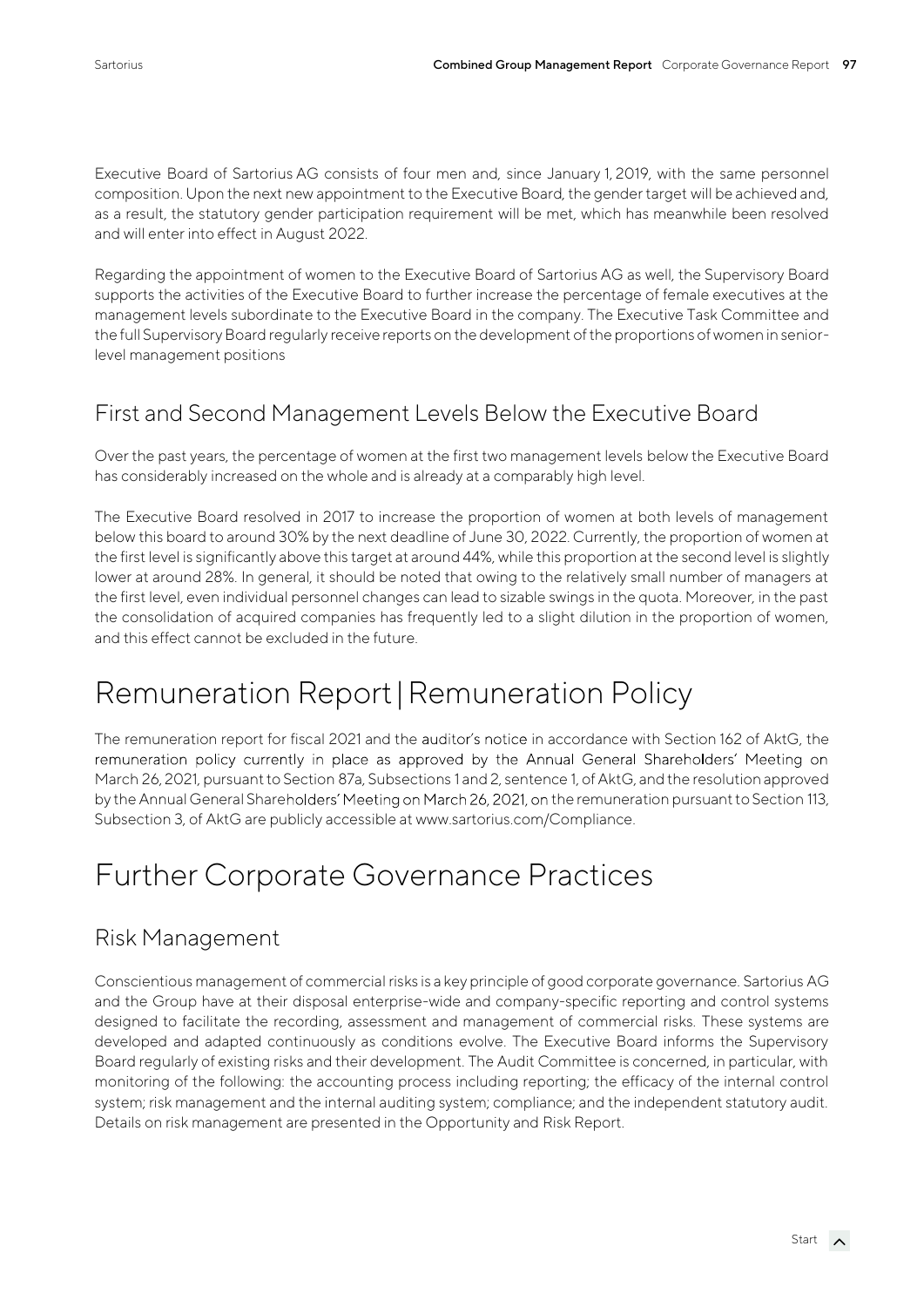### **Transparency**

Sartorius AG places great importance on disclosing consistent and complete information promptly. Information about the economic position of the Group and new developments is consequently released regularly, without delay, as it becomes known in order to inform participants in the capital market and interested members of the public at large. The annual report, first-half financial report and quarterly reports are published within the timeframes specified for this purpose. Current developments and material events are publicized as press releases and, where appropriate, ad hoc announcements. This information is usually made available in German and English simultaneously and published via suitable media and on the internet.

The chief recurring events and publications, such as the Annual General Shareholders' Meeting, the annual report and the interim reports, are listed on a financial calendar that may be viewed at any time on the Group website.

### Share Trading Activities of Supervisory and Executive Board Members

Notifiable proprietary trading involving shares of Sartorius AG or related financial instruments by the members of the Executive Board and the Supervisory Board or other persons with management responsibilities or their related parties were not reported to us:

The Chairman of the Executive Board, Dr. Joachim Kreuzburg, holds 113,785 ordinary shares and 113,785 preference shares in the company. They were transferred to him as components of his remuneration on the basis of corresponding agreements in his employment contracts of December 18, 2015, and November 26, 2020, each with a minimum holding period of four years from the beginning of the respective contract. For further information on this transfer, please see the Remuneration Report on pp. 100 et seq.

As executor of the estate of Horst Sartorius, the Supervisory Board Chairman, Dr. Lothar Kappich, holds around 50.1% of the ordinary shares issued by the company. Beyond this, there is no notifiable possession of shares or financial instruments by members of the Executive Board or Supervisory Board consisting directly or indirectly of more than 1% of the shares issued by the company.

#### Accounting and Independent Statutory Audit

The consolidated financial statements and the Group Management Report, as well as the consolidated interim financial statements and reports, are prepared in accordance with the International Financial Reporting Standards (IFRS) as they are to be applied within the EU, and according to the commercial law regulations to be applied under Section 315e, Subsection 1, of the German Commercial Code, HGB. The annual financial statements of Sartorius AG are prepared in accordance with German commercial law, HGB. The consolidated financial statements and the annual financial statements are prepared by the Executive Board, audited by the independent auditors elected by the Annual General Shareholders' Meeting and approved by the Supervisory Board.

It has been agreed with the independent auditors that they will notify the Supervisory Board directly of any potential disqualification or bias issues and any material findings and incidents identified during the audit. This also encompasses the corporate governance reporting duties pursuant to Section 161 of the German Stock Corporation Law (Aktiengesetz).